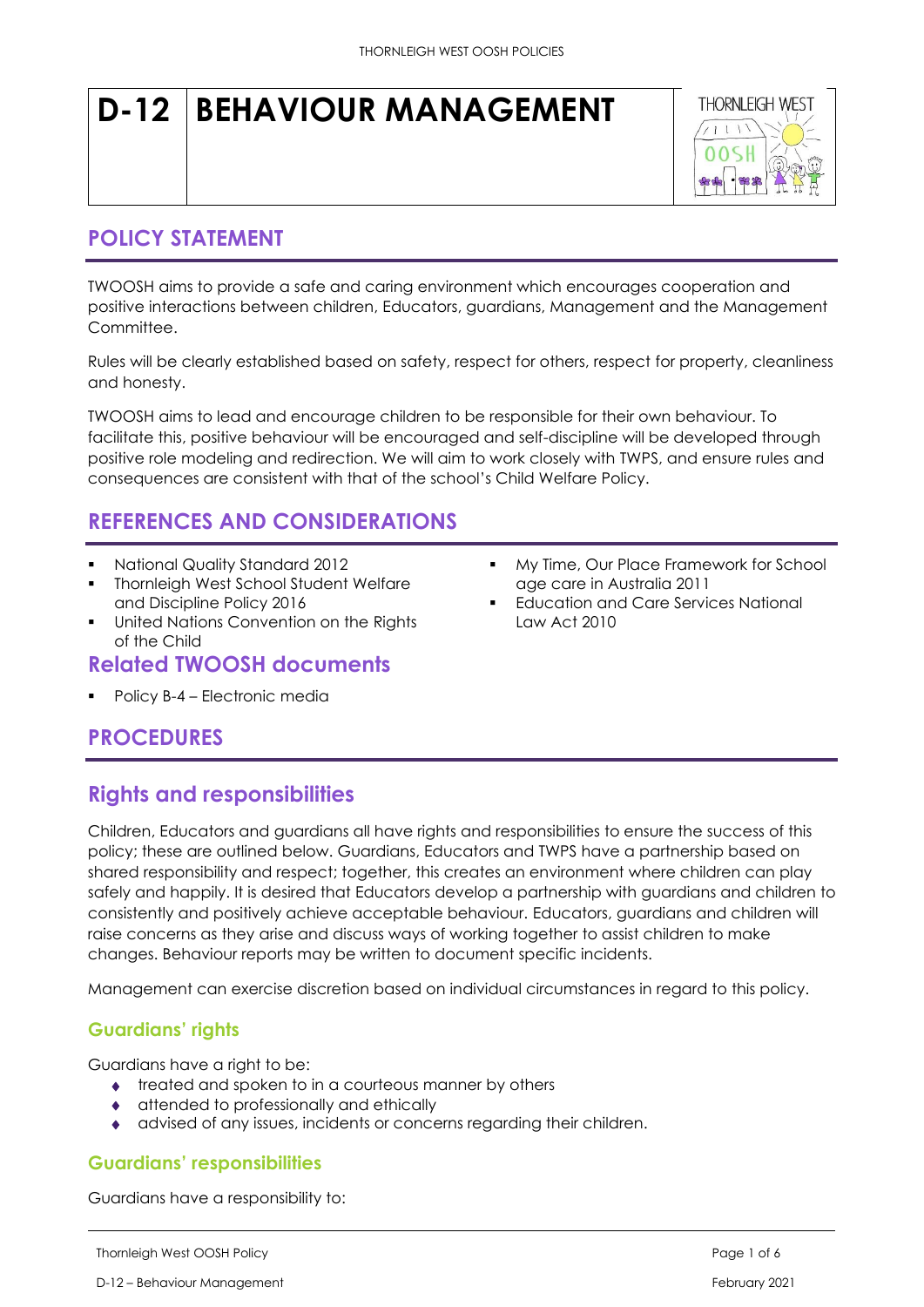- shape their child's understanding and attitudes about acceptable behavior
- encourage acceptable social behaviour
- be aware of and encourage children to observe TWOOSH expectations and rules
- notify TWOOSH of any issues, medical conditions, trauma, diagnosed behavioural conditions, social or emotional conditions, or any other circumstances which may have an effect on the child while in our care, or have an impact on their behaviour. For any diagnosed conditions, TWOOSH will require appropriate documentation and strategies to be provided.
- assist and encourage children to maintain personal hygiene and cleanliness
- assist their children to develop a positive self-image, tolerance and understanding of others
- discuss any concerns or any information that may aid in the daily care of their child with the Director or Responsible Person.
- allow only reasonable items to be brought to school. TWOOSH is not the place for personal items, especially if they are valuable or highly desirable. We strongly discourage guardians from allowing their children to bring such items to TWOOSH. Time will not be spent looking for personal items if they go missing during TWOOSH attendance.
- ensure no devices with internet access are brought into TWOOSH
- accept responsibility for any willful damage to TWOOSH property by their children
- work in partnership with TWOOSH in implementing plans to improve their child's behaviour.

#### **Educators' rights**

Educators have a right to be;

- spoken to in a courteous manner by children, guardians, and other Educators
- ◆ treated with respect by children, guardians and other Educators
- able to perform their duties without harmful, stressful, intimidating or disruptive influences
- supported by Management so that they can undertake their responsibilities.

#### **Educators' responsibilities**

Educators have a responsibility to:

- be responsible for the care of children at TWOOSH and for developing appropriate programs that meet the needs of the children who attend
- encourage children to be productive and self determining in choosing and developing activities which interest them
- accept and value each child as an individual with dignity
- assist children in using facilities and equipment properly
- ensure children have the opportunity to be heard
- develop a positive self image, tolerance and understanding in children
- ◆ be fair and consistent when dealing with children
- ensure that they communicate with a child in a friendly and courteous manner, in a way that is appropriate and understandable for the child
- introduce children to simple conflict resolution skills
- provide opportunities for all children to experience personal success and to develop their potential
- give praise and positive feedback to the children as often as possible
- provide an environment where the children are encouraged and supported to develop social, recreational and life skills through play
- help provide an aesthetically pleasing and stimulating environment.
- maintain an environment where all children have the opportunity to play happily without interference from others
- discuss and consistently reinforce TWOOSH rules and expectations
- encourage, role model, and reinforce acceptable behaviour, and redirect when necessary

#### **Children's rights**

Children have the right to:

- $\leftarrow$  feel safe
- ◆ play happily without interference from others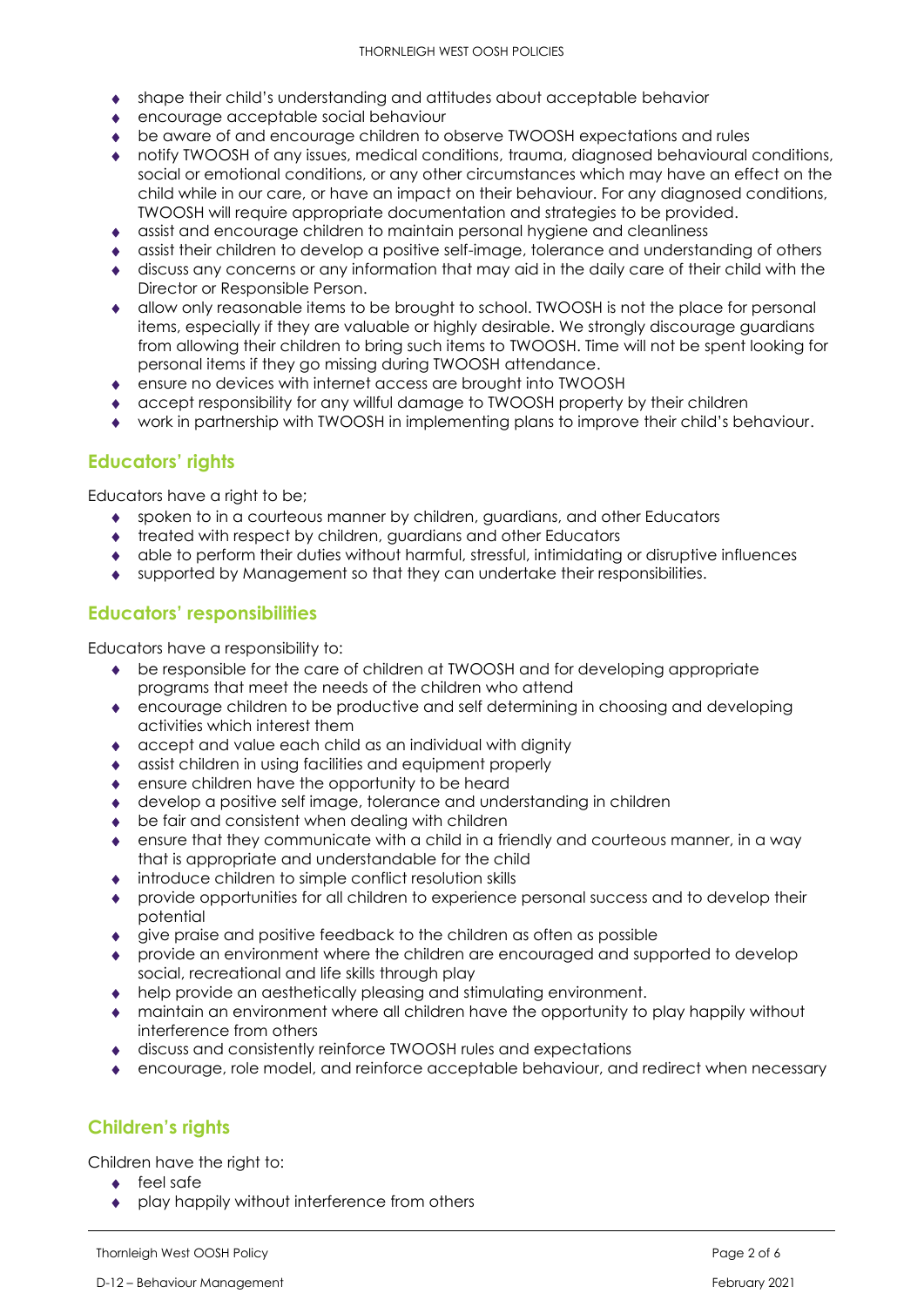- be treated with respect and spoken to fairly and courteously by others
- ◆ be treated as an individual with dianity and value
- have their property respected

#### **Children's responsibilities**

Children have a responsibility to:

- ◆ follow TWPS rules
- follow TWOOSH rules (listed below). These rules were developed with the children at TWOOSH and endorsed by Management and staff.

# **TWOOSH RULES**

- Stay in bounds
- Be kind to others and use kind words
- ◆ Keep hands and feet to yourself
- ◆ Be safe and keep others safe
- ◆ If you have a problem, see an Educator
- Take care of equipment and the environment
- Tidy up after yourself and keep TWOOSH and the school grounds clean
- Follow instructions and directions given by Educators at all time
- Follow Sunsafe procedures including wearing appropriate hats
- ◆ Bring your best manners with you and be respectful
- Sticks and stones stay on the ground
- Shoes must be worn at all times unless permission is given to remove them

## **Encouraging positive and responsible behaviour**

- At TWOOSH we aim to encourage behaviour that will be conducive to the children at TWOOSH growing up into healthy, happy and responsible adults.
- Educators will model positive behaviours to children on an ongoing basis.
- Positive behaviour, children's strengths and achievements will be encouraged and celebrated verbally on an ongoing basis.
- In addition to that, TWOOSH Educators will recognise, show appreciation for, and reward positive behaviour in more formal ways, including 'terrific tickets', star of the week, or special jobs and privileges etc.
- Educators will empower children by creating a range of opportunities for them to take responsibility and be involved in decision-making and to engage positively in the TWOOSH program.
- Children will be given opportunities to enable them to be responsible for their own behaviour through developing problem solving skills, with the support of TWOOSH Educators.
- Children will be encouraged to seek support from Educators before a problem escalates.
- Educators will replace unwanted behaviour with behaviour that is acceptable; redirection is a better alternative to "no"; children will be redirected to more appropriate activities when necessary.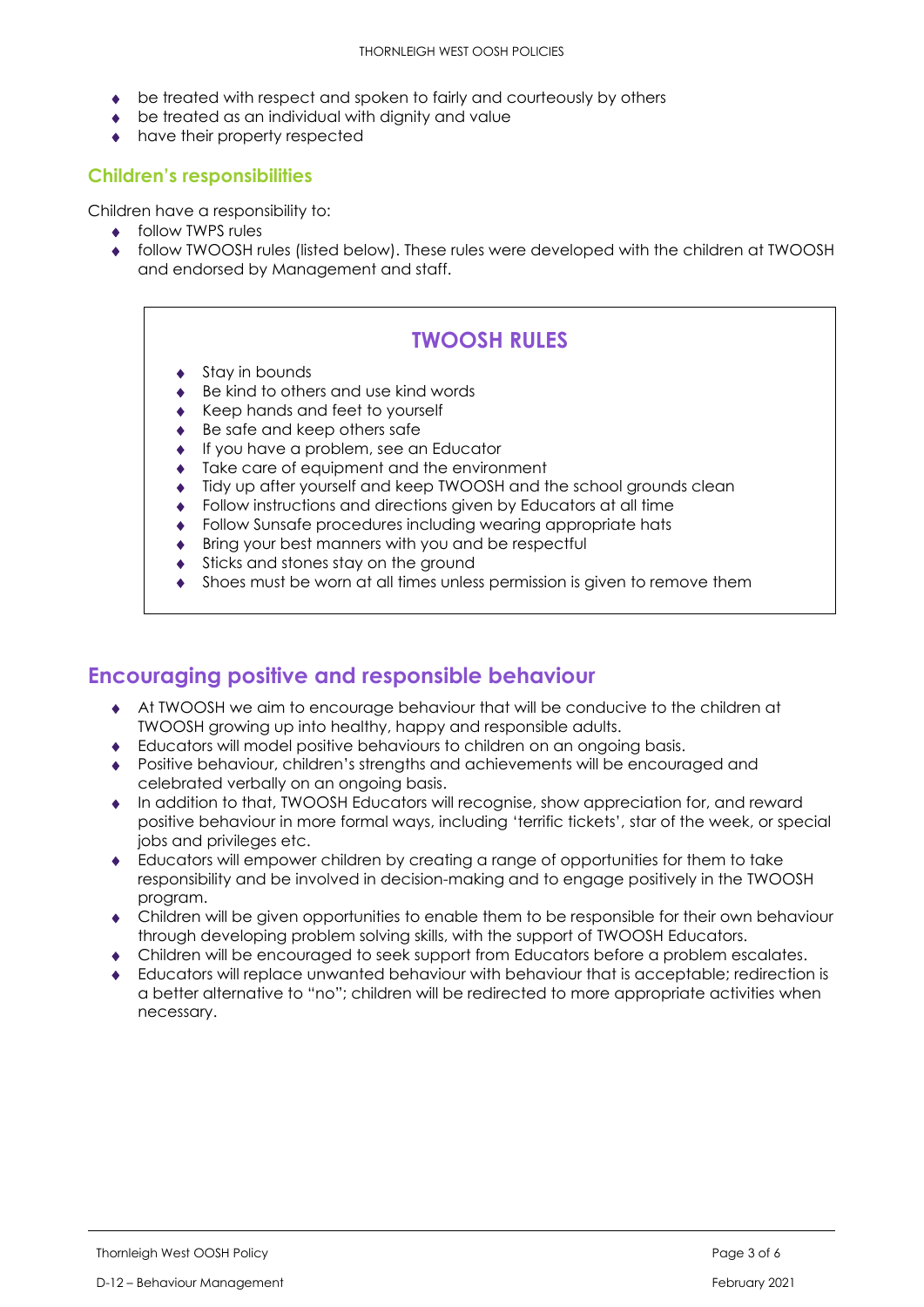# **What is bullying?**

Bullying is repeated verbal, physical, social or psychological behaviour that is harmful and involves the misuse of power by an individual or group towards one or more persons in person, or online. Bullying can involve humiliation, domination, intimidation, victimisation and all forms of harassment including that based on sex, race, or disability. Bullying of any form or for any reason can have long-term effects on those involved, including bystanders. The four main types of bullying include physical, verbal, social, and psychological. Conflict or fights between equals or single incidents are not defined as bullying.

# **Managing inappropriate behaviour**

TWOOSH does not tolerate any action that undermines a person's right to feel safe. TWOOSH Educators will take whatever steps are necessary to stop such behaviour.

Bullying may result in immediate exclusion from TWOOSH. Bullying is repeated verbal, physical, social or psychological behaviour that is harmful and involves the misuse of power by an individual or group towards one or more persons in person, or online. Bullying can involve humiliation, domination, intimidation, victimisation and all forms of harassment including that based on sex, race, or disability. Bullying of any form or for any reason can have long-term effects on those involved, including bystanders. The four main types of bullying include physical, verbal, social, and psychological. Conflict or fights between equals or single incidents are not defined as bullying.

When children act irresponsibly, or in unsafe ways, the following steps will be followed:

- 1. Most of the time, disruptive behaviour only needs a positive but firm reminder from Educators. Children will be encouraged and reminded to observe the TWOOSH rules.
- 2. If they continue to disobey or act in an unsafe way, consequences may involve drawing the child's attention to the rules and boundaries of TWOOSH, limiting where the child can play, time away from play, or time at the Responsible Person's desk. Time at the desk will only be for short periods, where the child is encouraged to sit and reflect. Educators will follow up by discussing the situation with the child and working together to make an action plan for encouraging responsible behaviour in the future. This may involve the use of Behaviour Reports and having guardians read these on pick up. If a child refuses to comply with the Educator's request to see the daily supervisor, the child will be made aware that choosing not to cooperate could lead to negative consequences. Guardians will be notified of the events that have taken place and the possible consequences including potential future suspension.
- 3. If the behaviour continues or the event was serious, guardians will be notified again and the behaviour discussed. Guardians may be required to sign a Behaviour Report.
- 4. Suspension will apply if any child persistently refuses to cooperate with TWOOSH Educators or comply with TWOOSH rules, and receives 3 written Behaviour Reports. In line with TWPS policy any child who is violent or threatens serious violence, possesses a suspected illegal drug or prohibited weapon, or engages in criminal behaviour related to the school will be immediately suspended. Guardians will be notified in person or by phone and will need to sign any Behaviour Reports issued.

Any incidents may also be communicated to TWPS to discuss concerns within the school community.

Thornleigh West OOSH Policy **Page 4 of 6**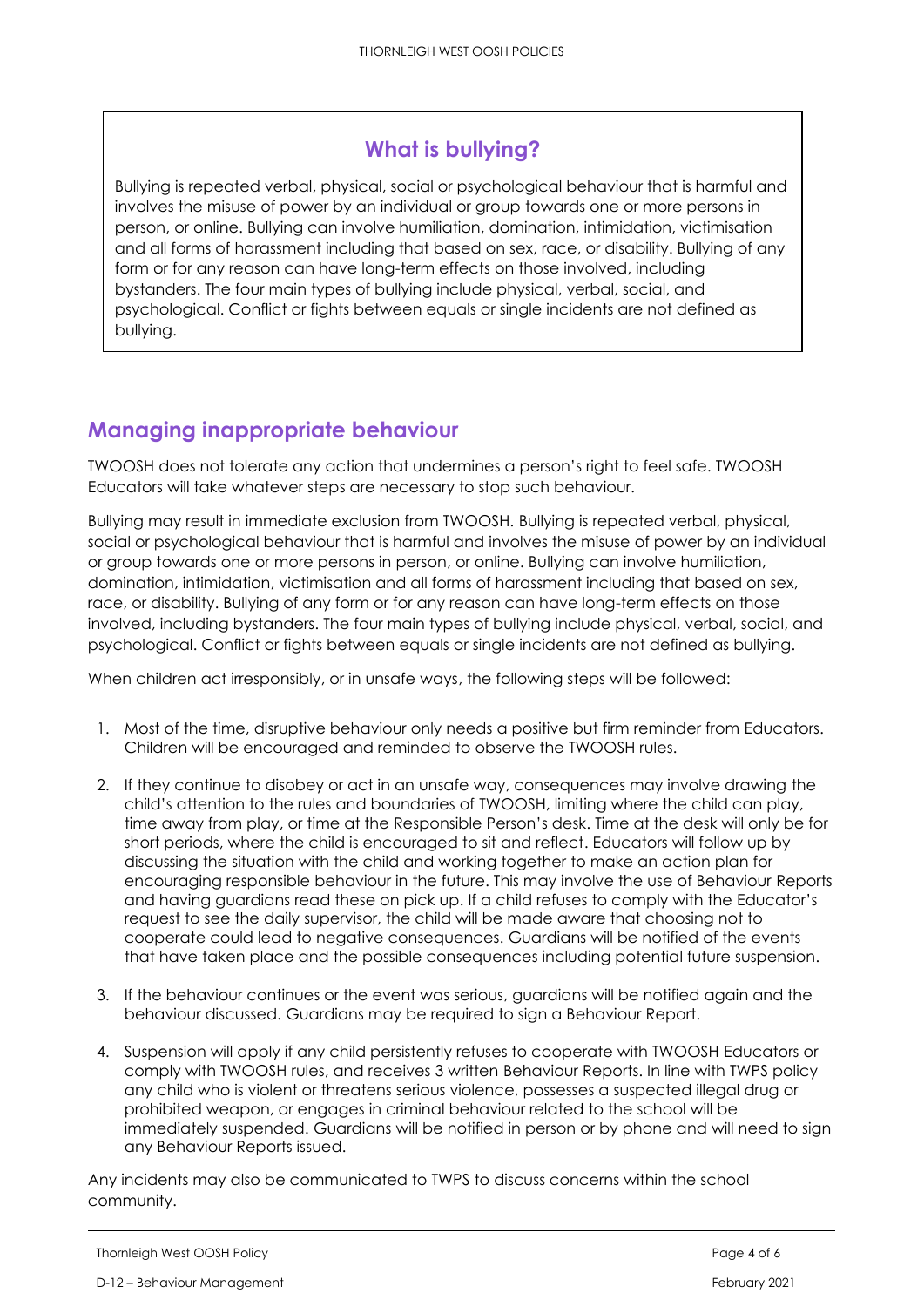#### **Behaviour Reports**

The Behaviour Report process highlights the guardian's responsibility to take an active role and work with their child in partnership with TWOOSH to make positive changes to their behaviour. Suspension allows children time to reflect on their behaviour, to acknowledge and accept responsibility for the behaviours and to put plans in place to improve their behaviour in the future.

At any of the concerned party's request, a meeting between guardians, Responsible Person or Director and an appropriate member of the Management Committee may be arranged to discuss options and strategies to improve the child's behaviour.

Behaviour Reports stand for a minimum of 6 months and can be added to at any time. Once three Behaviour Reports are given and the child is suspended the first time, any other single Behaviour Report within 6 months justifies a second or third suspension. Behaviour Reports and necessary consequences still apply even if the guardian chooses not to sign them.

#### **Suspension**

Suspension is the exclusion of a child from TWOOSH. Normal paid absent fees apply during these periods.

The suspension process at TWOOSH is as follows:

| 1st suspension - short (1-3 days)                                                                                                                                                                                                                                                                                                                                                                                                              |  |  |  |
|------------------------------------------------------------------------------------------------------------------------------------------------------------------------------------------------------------------------------------------------------------------------------------------------------------------------------------------------------------------------------------------------------------------------------------------------|--|--|--|
| • Before returning, the guardian is required to outline in writing the steps taken to address the<br>child's behaviour, stating what expectations were discussed with their child to support their<br>return to TWOOSH and assist in preventing further incidents.                                                                                                                                                                             |  |  |  |
|                                                                                                                                                                                                                                                                                                                                                                                                                                                |  |  |  |
| 2nd suspension - short (4-5 days)                                                                                                                                                                                                                                                                                                                                                                                                              |  |  |  |
| • Before returning, the guardian and child are required to meet with the Director to discuss the<br>child's willingness and commitment to improving their behaviour and making positive choices.<br>. If a child expresses no desire to make such changes, long suspension will immediately apply;<br>this will be determined by the Director.<br>. In line with TWPS policy, no more than 2 short suspensions will be allowed in any calendar |  |  |  |
| year at the Director's discretion.                                                                                                                                                                                                                                                                                                                                                                                                             |  |  |  |
|                                                                                                                                                                                                                                                                                                                                                                                                                                                |  |  |  |
| Long suspension - 10-20 days                                                                                                                                                                                                                                                                                                                                                                                                                   |  |  |  |
| • Mandatory Resolution Meeting between guardian, Director and a member of the Management<br>Committee will be arranged.                                                                                                                                                                                                                                                                                                                        |  |  |  |
| • Decision for returning to TWOOSH will be at the discretion of TWOOSH Management.                                                                                                                                                                                                                                                                                                                                                             |  |  |  |
|                                                                                                                                                                                                                                                                                                                                                                                                                                                |  |  |  |
| <b>Permanent cancellation of placement</b>                                                                                                                                                                                                                                                                                                                                                                                                     |  |  |  |
| . If the behaviour continues and the child shows no substantial commitment to improve,<br>TWOOSH reserves the right to permanently exclude the child from TWOOSH.                                                                                                                                                                                                                                                                              |  |  |  |